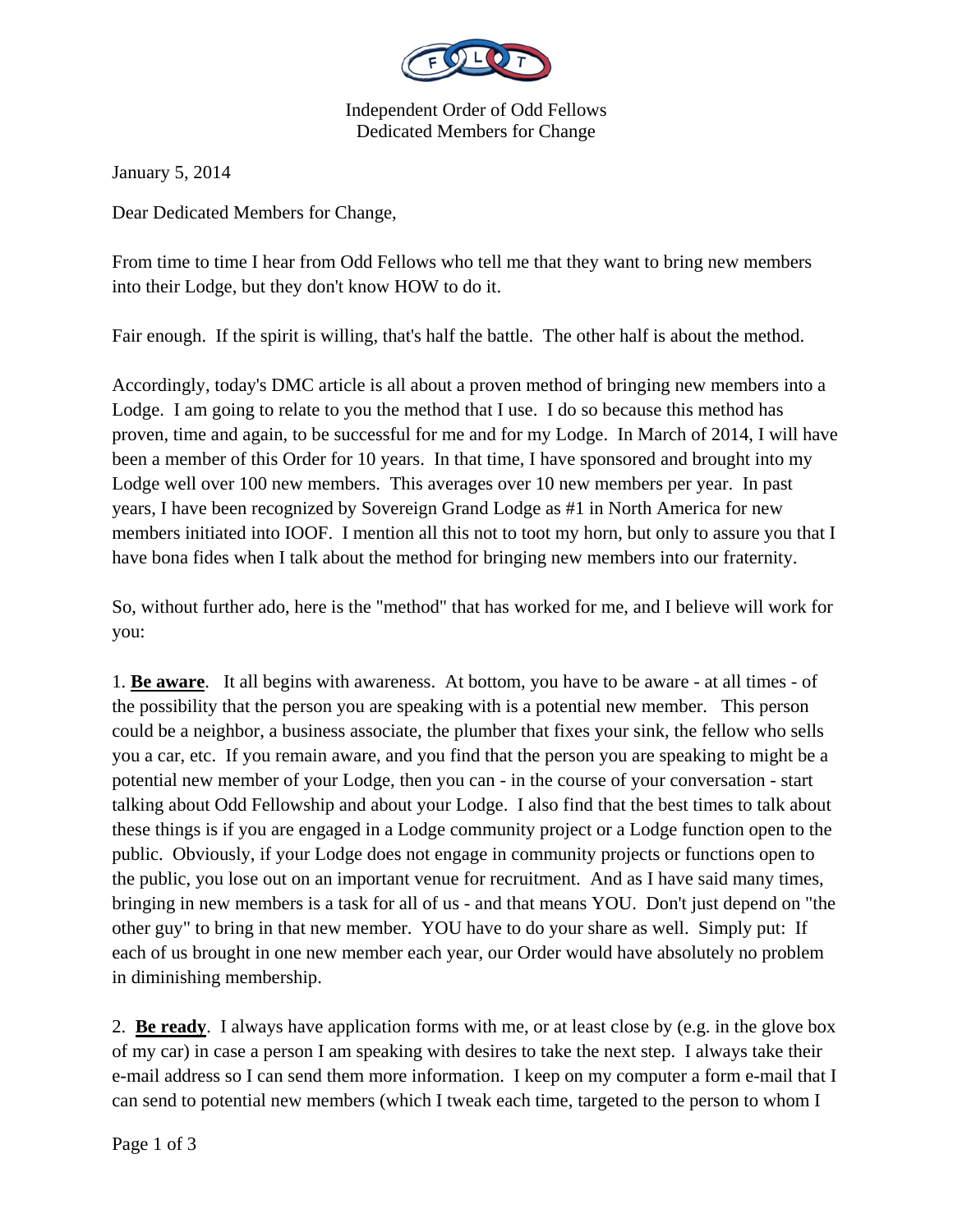

Independent Order of Odd Fellows Dedicated Members for Change

am writing). This form e-mail tells the person about the Order, about my Lodge, about the activities we engage in, and about the process of joining. If your Lodge has a good website, all the better - you can refer them to the website for more information about your Lodge. Again, if your Lodge has no community or Lodge activities, and no website, you lose significant tools for recruiting.

3. **Be active**. I want to be very frank on this point. All your efforts to "be aware" and to "be ready" will be next to useless, I'm afraid, if your Lodge is not active. Virtually no one joins Odd Fellowship in this day and age because the Order supports arthritis research, or because we have a float in the Rose Bowl Parade, or because we have a secret grip, password and signs. People in the 21st Century don't want to join a Lodge because the men wear tuxedos and the women wear long dresses with corsages. People in the 21st Century, particularly young people, are interested in joining a Lodge because it provides a fun social network for them and because the Lodge engages in good and important community and works. If your Lodge is, essentially, a moribund group of septuagenarians and octogenarians that simply holds closed and secret meetings with a monthly potluck featuring overcooked spaghetti and lime jello - well, no one really wants to join such an organization. So, kick your Lodge into another gear if you really want to grow. My personal efforts in my first three years of membership in my Lodge were to re-focus my Lodge on social activities for Lodge members and outreach into our community with projects meant to help people and the environment. And I found that every time we had a function and every time we engaged in a community project, there were community members who wanted to learn more about the Lodge and ultimately, were interested in joining.

4. **Be patient**. This process of reforming a Lodge takes time. It doesn't happen overnight. So you must learn some patience. And that patience applies to potential new members as well. Some Lodges immediately initiate new applicants. I find that this is generally, a mistake. New applicants get initiated and then wonder what in the world they got themselves into. Sometimes, they attend one meeting and then are not seen again. And sometimes, they turn out to be weak members. Remember, it's not just quantity that we seek. It's quality. My Lodge does it differently. We make new applicants go through a six-month "pledge period" before we vote on their application. During this time, they learn about us and we learn about them. We have a significant number of events and social meetings that the pledges attend. It's a helpful process for them, and for the Lodge. Many don't make it through the process. But the ones who do are better members for it.

And here's an important reminder for those of you really interested in growing your Lodge: Grand Instructor Peter Sellars and Past Grand Master Don Lang will be conducting a Members' Seminar in Santa Nella on January 25-26. A significant portion of the seminar will be dedicated